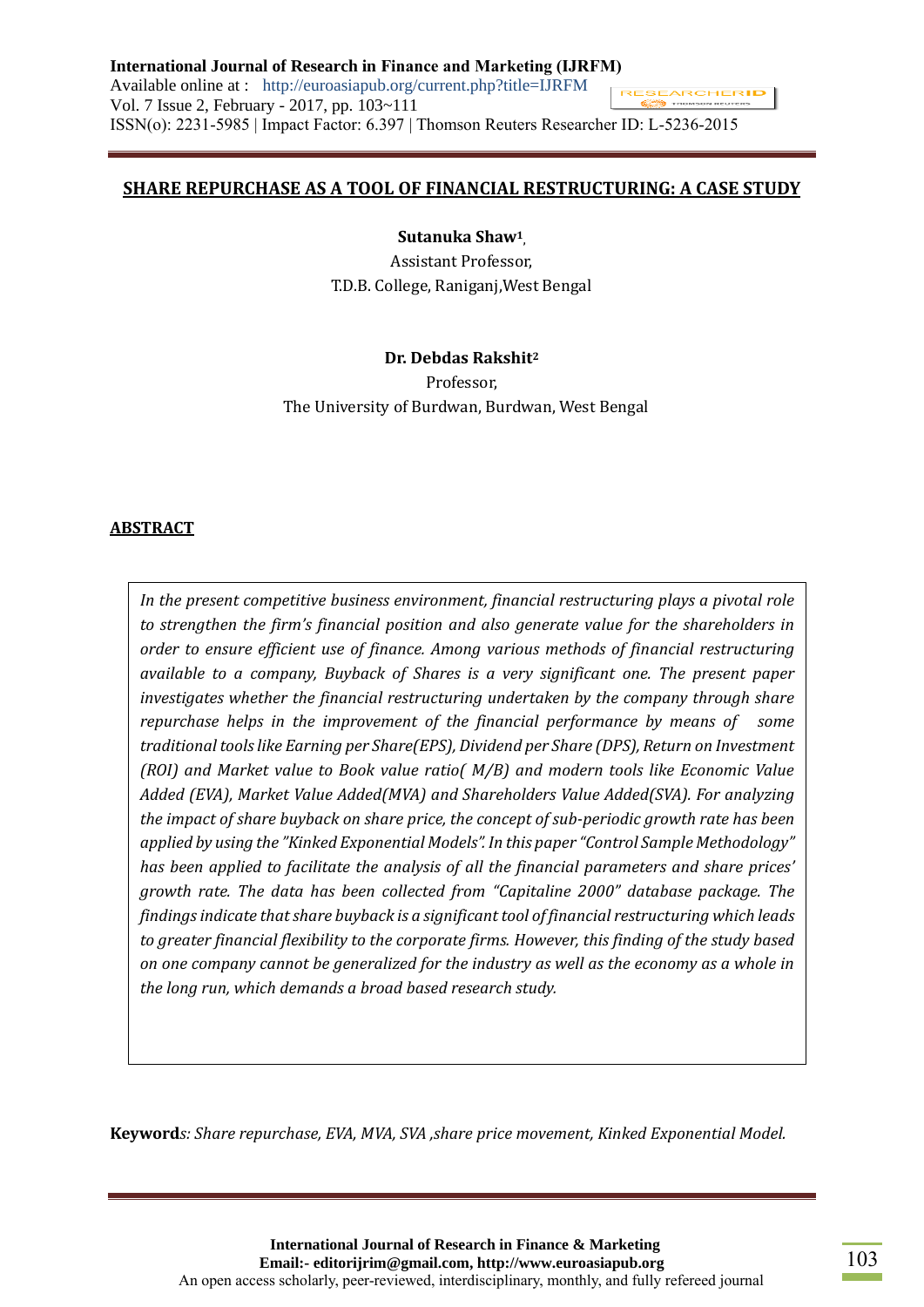## **INTRODUCTION**

With the advent of Liberalization, Privatization and Globalization (LPG) in the present era, there has been a significant dynamic change in the restructuring of the Indian Corporate Sector which has become indispensable for its growth and survival in this competitive environment. The term "Financial Restructuring" is an important component of Corporate Restructuring. Restructuring of a firm is a necessity when the company has reached a level where the original structure can no more properly manage the various common interests of its stakeholders..Financial Restructuring includes either internal or external restructuring (joint ventures, merger & acquisition etc.). It refers to remodeling of the financial structure of the firm for the purpose of accomplishment of its long term as well as short term objectives. It helps to build a strong financial base of the firm thereby generating value for the shareholders. One of the important methods of financial restructuring is Share Buyback. Buyback of Shares basically refer to the reversal of equity offerings. This topic is a part of many theoretical as well as practical research which is considered as a significant method of increasing the company's share price. By making a reduction in the number of outstanding shares, the interaction of demand and supply would lead the share price to float upward. Moreover, a rapid increase in the number of share price announcements over the last few decades pose an important question that whether share repurchase really offers the firm certain advantages in the long run.

There are various methods of share buyback through which the firms may repurchase the shares in a proportionate basis from the existing shareholders. Share repurchase may be made through tender offer or from the open market either by inviting tenders or by the book-building process; or odd-lot shares or the shares issued to employees pursuant to a scheme of stock option or sweat equity. USA has the longest history when the genesis of buyback of shares is talked about. It started in the US in late 1960s and became very popular during mid 1980s. In India, it was introduced in 1998 and it drew attention of all the major firms. Share buyback in India as well as in other countries of the world is regulated by corporate laws. Companies interested in buyback has to comply with the provisions of Section 77A, 77AA and 77B of the Companies Act, 1956. But recently after the amendment of the Companies Act in 2013, Section 68 consists of the provisions of Buyback of Shares. It has become a very common phenomenon in the different financial markets of the world. There are various reasons which initiate the companies to go for share buyback. Firstly, when the companies perceive that their shares are undervalued and they want to support the share price. Secondly, when the companies want to distribute cash to its shareholders. Thirdly, with the intention enjoying the tax advantage in markets where capital gain taxes are lower than taxes on cash dividends. Fourthly, it helps in raising the earning per share, promoter's voting power as well as the debt-equity ratio of the company and there are several other motives.

According to the Securities and Exchange Board of India, the total buyback offer size was Rs 13057.92crore in 2011-12 as compared to Rs 5315.80crore in 2010-11. This large volume of increase has led to a significant amount of academic research in the aforesaid area.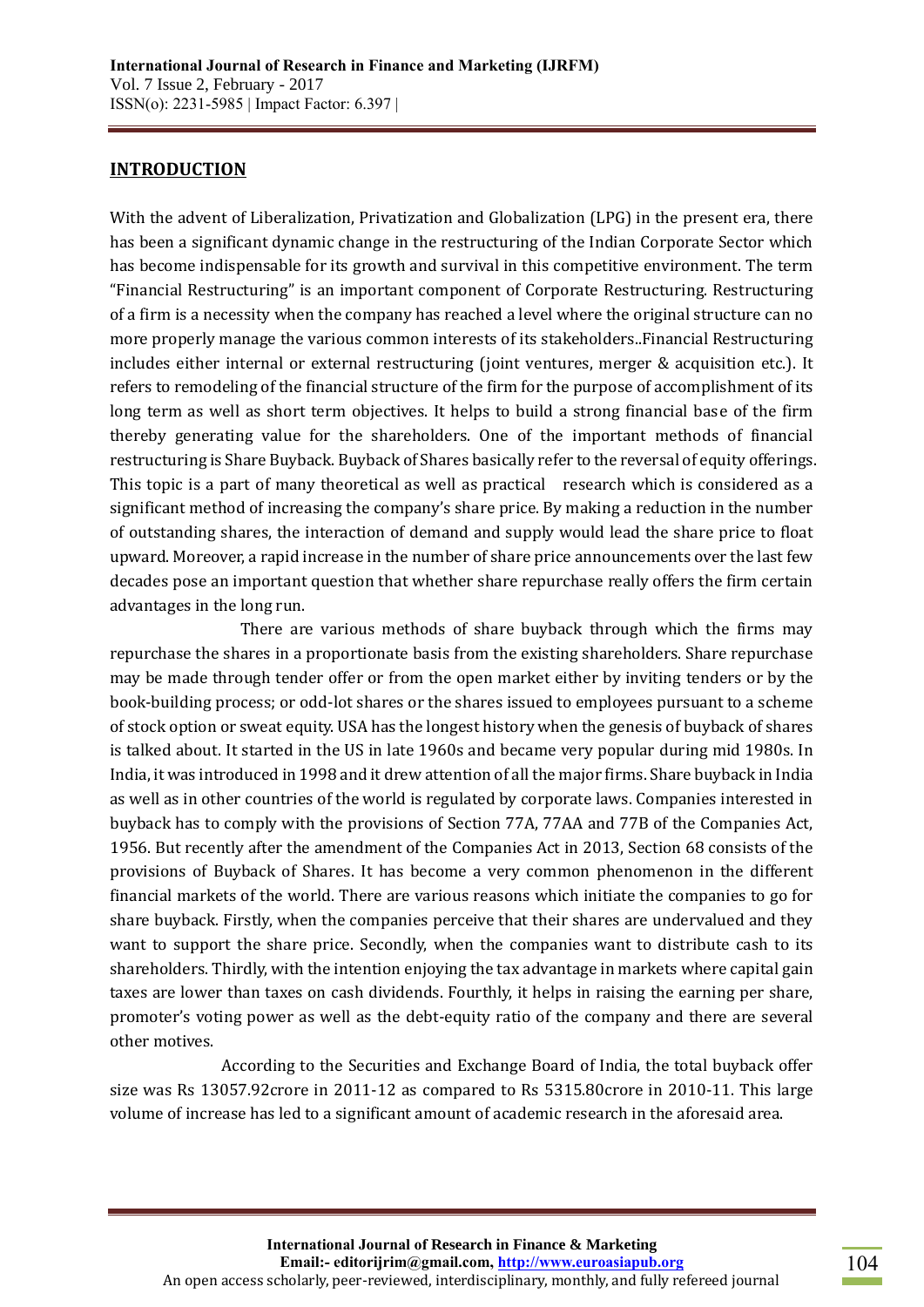### **OBJECTIVES OF THE STUDY**

The primary objective of the present research paper is to make an in-depth and detailed analysis of the financial restructuring through share buyback in India. The objectives of the study are as follows:

- Comparison of pre-buyback and post-buyback financial performance of the sample company and its control firm using Traditional and Modern tools.
- Study of pre-buyback and post-buyback analysis of share price movement of the sample company and its corresponding control firm.

## **REVIEW OF LITERATURE**

Jensen (1986) reveals that the firms intend to repurchase shares in order to distribute excess cash flow. Stephens and Weisbach (1998); Vermaelen (1981) finds that there lies a positive relationship between share repurchase and levels of cash flow. Harris and Ramsay (1995) claims that buyback of shares generates value for the company and its remaining shareholders. Vermaelen (1981) and Ikenberry, Lakonishok and Vermaelen (1995) reveal abnormal returns of approximately 3% over a two-day announcement period. They formulated a hypothesis claiming that share repurchase act as a signaling mechanism and thus helps in providing new information . Using a sample of 1239 open market repurchases announced between 1980 and 1990, they demonstrate that making an investment in the companies that announce share repurchase result in 12.4% abnormal returns over 4 years. Porter, Roenfeldt and Sicherman ( 1999 ) examined that undervalued closed end funds gains value after repurchase of shares.

Balachandran and Troiano (2000) are also of the thought that undervalued share prices are the primary reason for the adoption of share repurchase by the concerned firms.

There are several research work which focus on the change in the earning of the firm with respect to share repurchase. Nohel and Tarhan (1998) investigated share purchase through tender offer method to distinguish between the signaling of information and free cash flow hypothesis and conclude that the investors' positive response to share repurchase is best explained by the free cash flow hypothesis. Dr. L.C.Gupta , Navin Jain and Anil Kumar ( 2006 ) undertook a research study where they examined the effect of share buyback on share prices. They attempted to make a clear distinction between announcement effect and actual post buyback effect. They also made a comparison of the share prices between the pre buyback and the post buyback period and found that share buyback has a positive impact on the share price and the buyback company's share depict an upward rising trend whereas the market movement is just the reverse.

Liang and Sharpe (1999) undertook a study which aimed to depict the impact of buyback of shares and employee stock option exercise on net share retirement for S & P 500 companies. They revealed that in the last five years, gross purchase has led to reduction in outstanding shares 2% annually but due to the exercise of the employees stock options, only half of those shares had actually retired.

Masulis (1980) examined that in and around the event day , there would be no announcement effect on price. Thus they found out some other alternative approaches for the purpose of testing the value effect of share repurchase.

Dann (1981) revealed that the shareholders enjoyed a positive return of approximately 15% due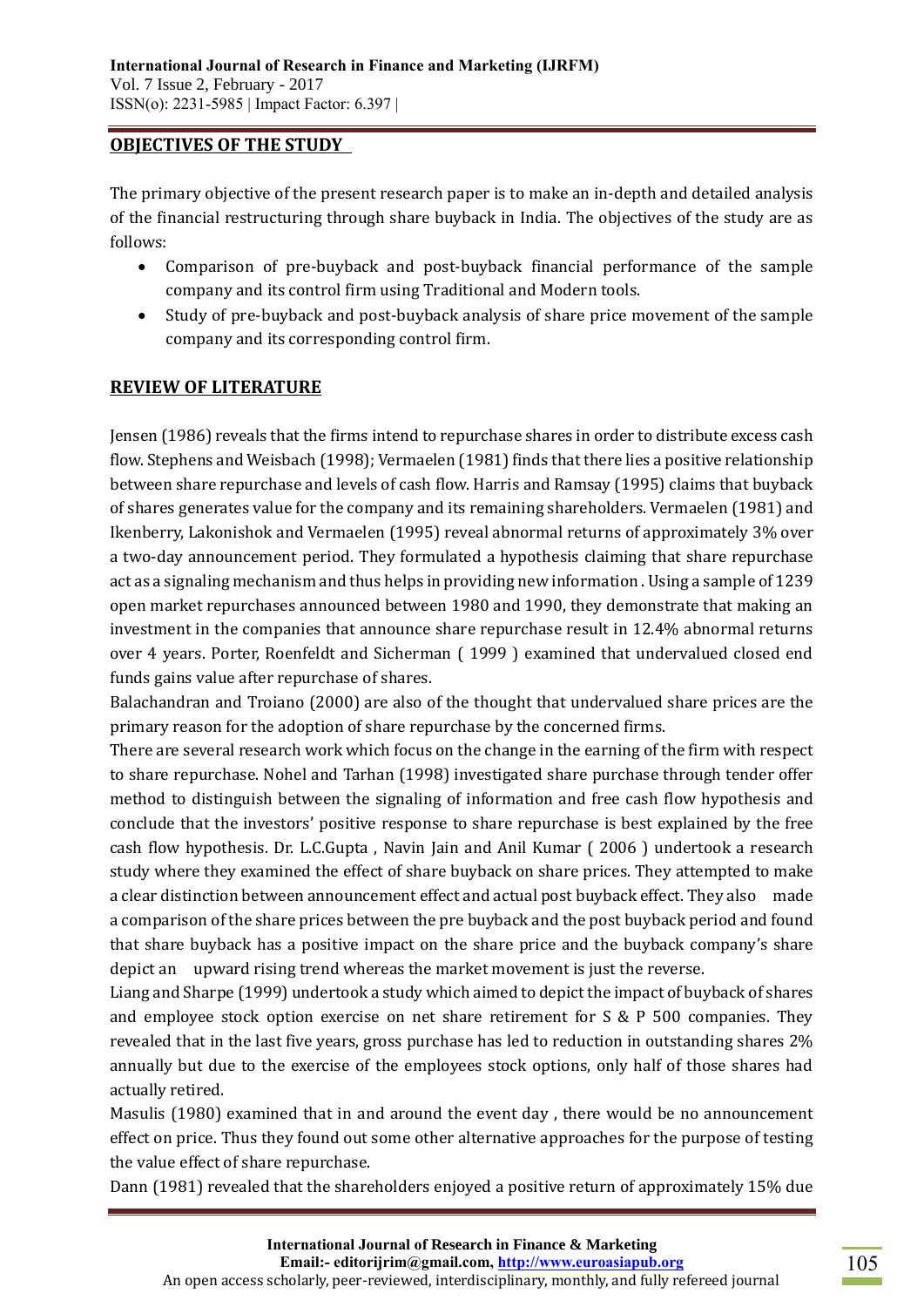to share repurchase and these positive returns were mostly permanent.

Comment and Jarrell (1991) examined the signaling hypothesis in relation to buyback announcements. This study considers three main methods of buyback – open market, tender offer and Dutch auction and conclude that fixed price tender offer signal maximum amount of information to the investors and open market repurchase provide least information.

Dr. A.K.Mishra (2004) examined and analyzed the trend of returns from the viewpoint of tendering (participating) and non-tendering ( non-participating) shareholders. He further found that share repurchase is beneficial to mainly two groups of people, namely, the promoters and the existing shareholders.

Saha (1999) claimed that share repurchase is a good financial strategy having several advantages and a few disadvantages as well. He proposed that first the firm's financial position is to be analyzed and then this particular strategy is to be adopted.

# **DATA BASE AND METHODOLOGY**

The database for this study is taken from a secondary database package. In order to measure the financial performance of the company and its control company both traditional and modern tools has been used. The traditional tools include Return on Investment, Earning per Share, Dividend Per Share, Return on Investment, Market value to Book value and modern tools include Economic Value Added, Market Value Added and Shareholder's Value Added.

## **Economic Value Added (EVA)**

The term Economic Value Added (EVA) is a registered trademark of Stern Stewart & Co. of New York City (USA), Bennett Stewart in his book, *"The Quest for Value.* In simple words, any profit earned over and above the cost of capital is Economic Value Added.

 $EVA_t$  = NOPAT<sub>t</sub> – WACC \* Capital Employed.

Where,

 $NOPAT_t$  = Net Operating Profit before interest and after tax during period t.

WACC = Weighted Average Cost of Capital.

Capital Employed = Net Block + Trading Investment + Net Current Assets at the end of period t.

## **Market Value Added (MVA)**

Market value added (MVA) may be defined as the difference between company's market capitalization and book value of capital. If market value of capital is greater than its book value,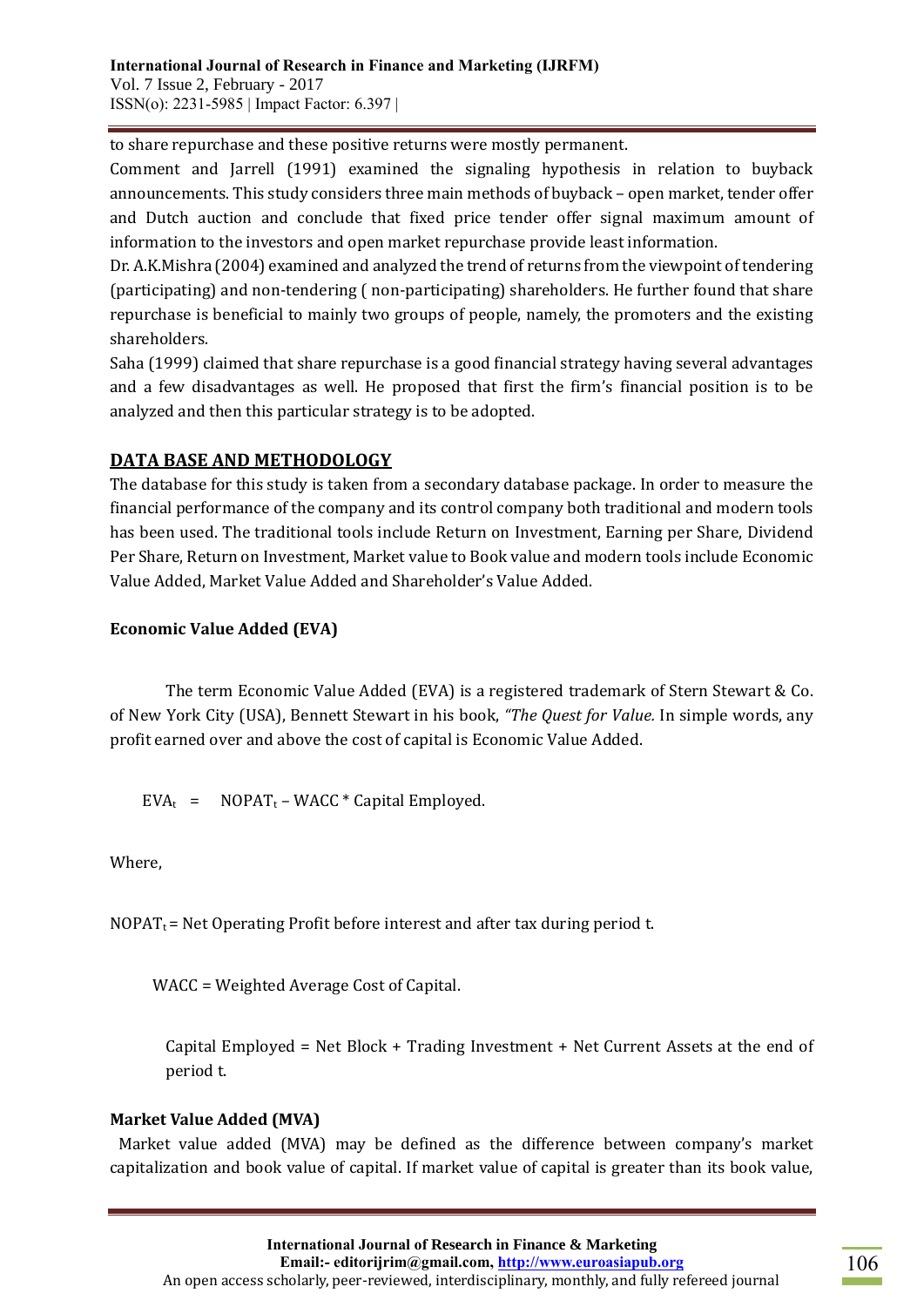then MVA provides positive results which signifies creation of wealth for the shareholders.

MVA = Market Capitalization – Equity

Where, Equity = Equity share capital + Reserve & Surplus – Miscellaneous expenses – P&L (dr.) balance.

### **SHAREHOLDERS' VALUE ADDED (SVA)**

Likewise Shareholders' Value Added (SVA) is also a significant tool to measure value creation from shareholders' viewpoint. SVA actually represents the total value added to the shareholders, both realized as well as unrealized.

### **MAJOR FINDINGS**

| <b>COMPANY NAME</b> | <b>IMMEDIATE IMPACT</b>                                              |       | <b>SUSTAINABLE IMPACT</b>                 |                                            |  |  |
|---------------------|----------------------------------------------------------------------|-------|-------------------------------------------|--------------------------------------------|--|--|
|                     | <b>Before</b><br><b>After Buyback</b><br><b>Buyback year</b><br>year |       | Average three<br>Pre-<br>years<br>buyback | Average three<br>Post-<br>years<br>buyback |  |  |
| Sun Pharma          |                                                                      |       |                                           |                                            |  |  |
|                     | 36.30                                                                | 24.99 | 37.66                                     | 21.66                                      |  |  |
| Aurobindo<br>Pharma | 33.14                                                                | 24.73 | 46.58                                     | 14.79                                      |  |  |

#### **Earnings Per Share (EPS) (in rs)-**

The average values of EPS of Sun Pharmaceuticals Ltd in Period II ( Rs 21.66) is less than that of Period I (Rs 37.66) and for its control company, Aurobindo Pharmaceuticals also EPS deposits a similar nature portraying a reduction in Period II (Rs 14.79) as compared to Period I (Rs 46.58). So, over the period of study, both the companies follow a downward trend in EPS.

## **Dividend Per Share (DPS) ( in rs)-**

| <b>COMPANY NAME</b> | <b>IMMEDIATE IMPACT</b>       |                                 | <b>SUSTAINABLE IMPACT</b>                    |                                               |  |  |  |
|---------------------|-------------------------------|---------------------------------|----------------------------------------------|-----------------------------------------------|--|--|--|
|                     | <b>Before Buyback</b><br>year | <b>Buyback</b><br>After<br>year | three<br>Average<br>Pre-<br>years<br>buyback | three<br>Average<br>Post-<br>years<br>buyback |  |  |  |
| Sun Pharma          |                               |                                 |                                              |                                               |  |  |  |
|                     | 2.50                          | 4.87                            | 1.72                                         | 4.66                                          |  |  |  |
| Aurobindo Pharma    |                               |                                 |                                              |                                               |  |  |  |
|                     | 1.47                          | 2.25                            | 1.42                                         | 1.42                                          |  |  |  |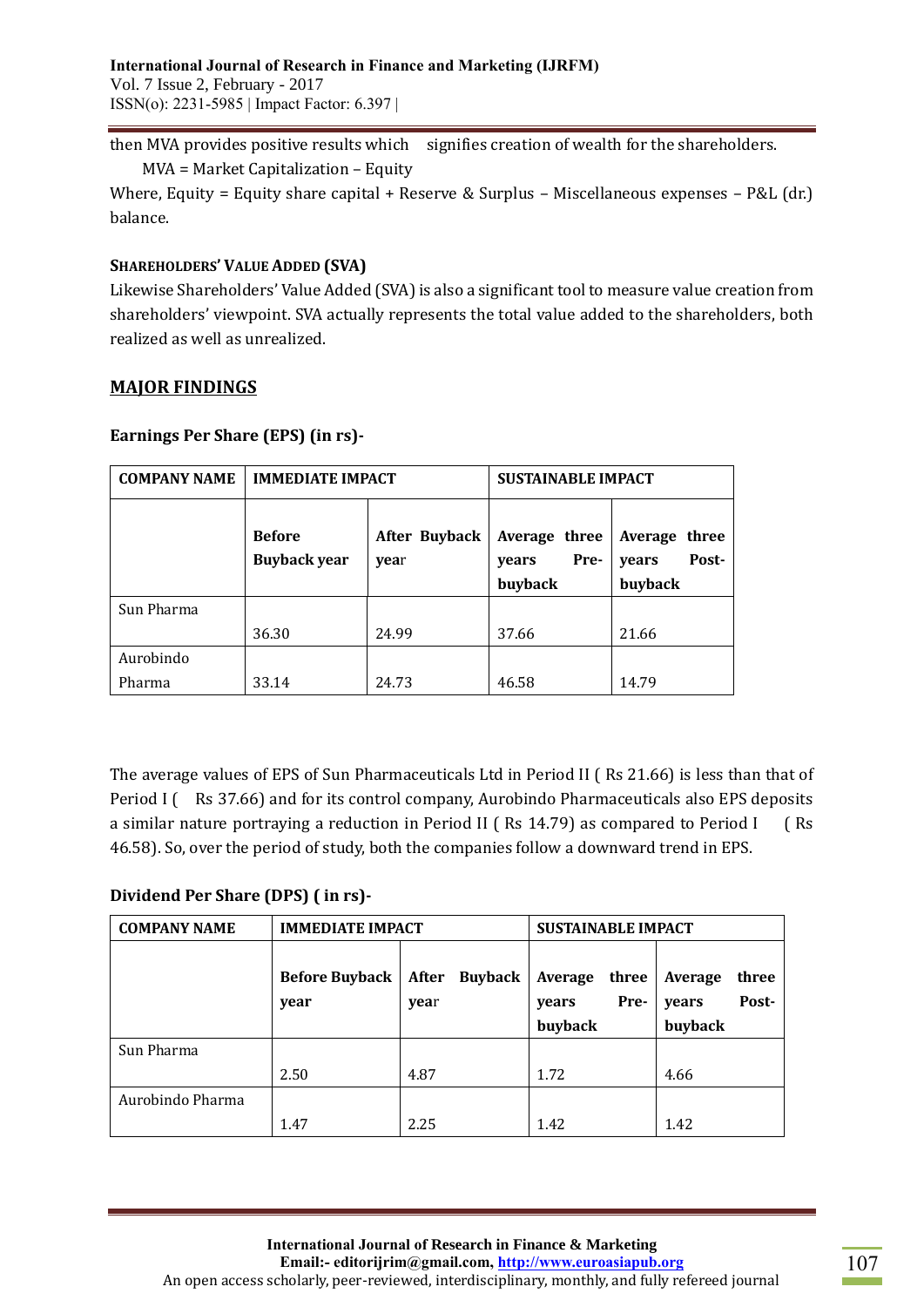There is an increase average DPS of Sun Pharmaceuticals in Period II( Rs. 4.66) as compared to Period I (Rs.1.72) . In case of Aurobindo Pharma, for both the periods, the average DPS has not changed (Rs.1.42) displaying a mixed trend during the period.

### **Return on Investment (ROI)-**

| <b>COMPANY NAME</b> |                                                                  |       |                                   |                                    |  |  |
|---------------------|------------------------------------------------------------------|-------|-----------------------------------|------------------------------------|--|--|
|                     | <b>IMMEDIATE IMPACT</b>                                          |       | <b>SUSTAINABLE IMPACT</b>         |                                    |  |  |
|                     | <b>Buyback</b><br><b>Before Buyback</b><br>After<br>year<br>year |       | Average<br>three<br>Pre-<br>years | Average<br>three<br>Post-<br>years |  |  |
|                     |                                                                  |       | buyback                           | buyback                            |  |  |
| Sun Pharma          | 40.22                                                            | 28.03 | 36.49                             | 19.65                              |  |  |
| Aurobindo Pharma    | 31.60                                                            | 21.20 | 40.49                             | 16.09                              |  |  |

The average ROI of Sun Pharma Ltd in Period II (19.65%) shows a remarkable reduction as compared to that of Period I (36.49%). Thus, it depicts a decreasing trend in ROI. For the control company also, similar trend is observed as the average ROI of the company in Period II ( 16.09%) as compared to 40.49% in Period I.

## **Market Value to Book Value (M/B ratio)-**

| <b>COMPANY NAME</b> |                               |                       |                                              |                                               |  |  |  |
|---------------------|-------------------------------|-----------------------|----------------------------------------------|-----------------------------------------------|--|--|--|
|                     | <b>IMMEDIATE IMPACT</b>       |                       | <b>SUSTAINABLE IMPACT</b>                    |                                               |  |  |  |
|                     | <b>Before Buyback</b><br>year | After Buyback<br>year | Average<br>three<br>Pre-<br>years<br>buyback | three<br>Average<br>Post-<br>years<br>buyback |  |  |  |
| Sun Pharma          |                               |                       |                                              |                                               |  |  |  |
|                     | 1.55                          | 3.72                  | 1.31                                         | 7.49                                          |  |  |  |
| Aurobindo Pharma    |                               |                       |                                              |                                               |  |  |  |
|                     | 0.64                          | 2.51                  | 0.99                                         | 2.80                                          |  |  |  |

There is an increase in the average M/B ratio of Sun Pharma Ltd from 1.31 in period I to 7.49 in period II , thus showing an upward trend in the M/B ratio. Aurobindo Pharma follows a similar trend as its average M/B ratio has also improved from 0.99 in Period I to 2.80 in Period II.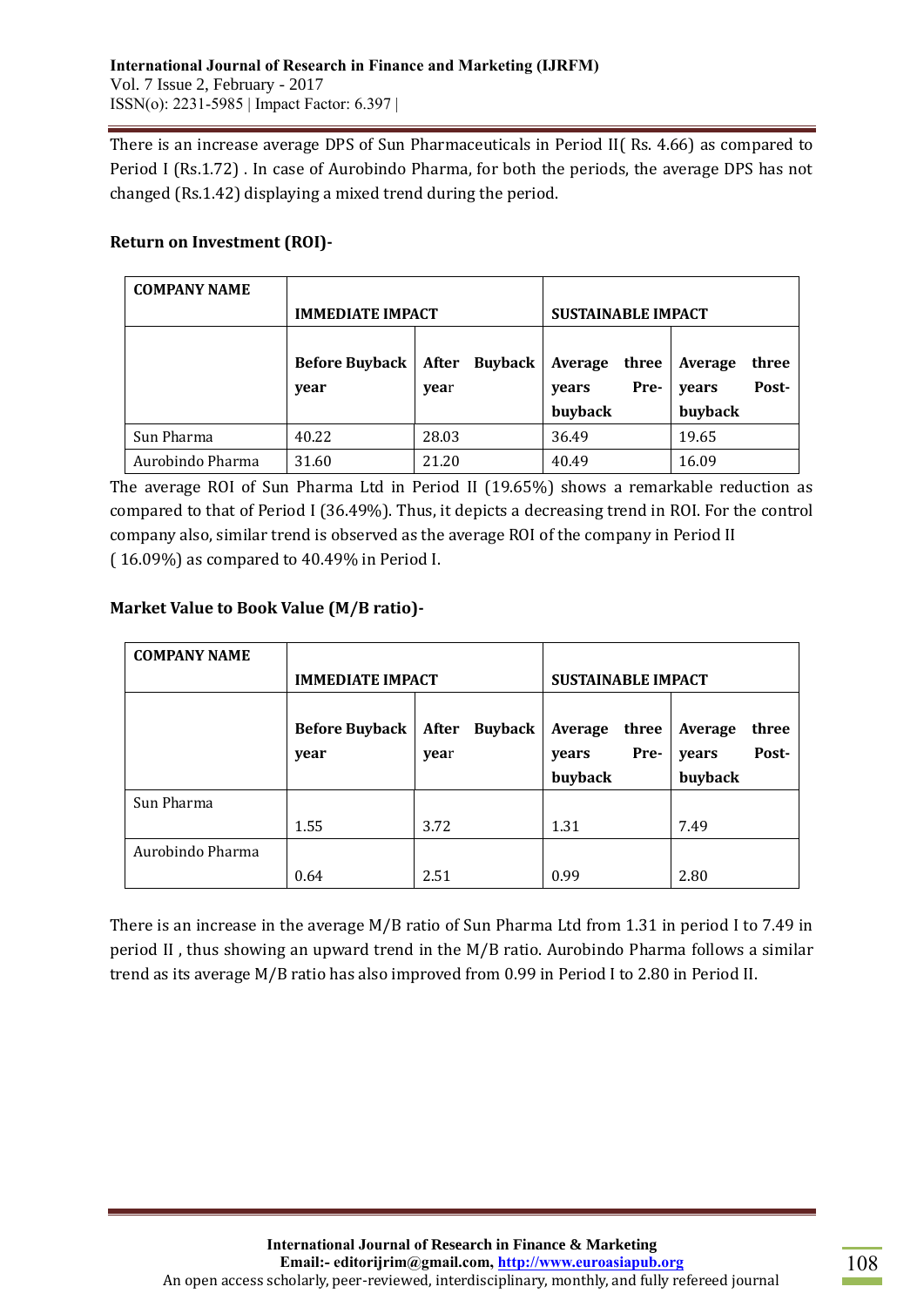## **Economic Value Added (EVA)-**

| <b>COMPANY NAME</b> |                         |                           |                |         |       |         |       |
|---------------------|-------------------------|---------------------------|----------------|---------|-------|---------|-------|
|                     | <b>IMMEDIATE IMPACT</b> | <b>SUSTAINABLE IMPACT</b> |                |         |       |         |       |
|                     |                         |                           |                |         |       |         |       |
|                     | <b>Before Buyback</b>   | After                     | <b>Buyback</b> | Average | three | Average | three |
|                     | year                    | year                      |                | years   | Pre-  | years   | Post- |
|                     |                         |                           |                | buyback |       | buyback |       |
| Sun Pharma          | 30.72                   | 19.93                     |                | 25.51   |       | 13.66   |       |
| Aurobindo Pharma    | 17.92                   | 11.32                     |                | 24.66   |       | 6.42    |       |

The data reveals that there is a reduction in average EVACE of Sun Pharma Ltd from Period I (25.51%) to Period II (13.66%). It reveals a mixed trend but the overall inclination is towards a downward trend. In case of Aurobindo Pharma also there is a reduction in the EVACE of the company from 24.66% in Period I to 6.42% in Period II.

### **Market Value Added (MVA)-**

| <b>COMPANY NAME</b> |                               |                                 |                                              |                                               |  |  |  |
|---------------------|-------------------------------|---------------------------------|----------------------------------------------|-----------------------------------------------|--|--|--|
|                     | <b>IMMEDIATE IMPACT</b>       |                                 | <b>SUSTAINABLE IMPACT</b>                    |                                               |  |  |  |
|                     | <b>Before Buyback</b><br>year | <b>Buyback</b><br>After<br>year | three<br>Average<br>Pre-<br>years<br>buyback | three<br>Average<br>Post-<br>years<br>buyback |  |  |  |
| Sun Pharma          |                               |                                 |                                              |                                               |  |  |  |
|                     | 308.40                        | 2,444.54                        | 106.19                                       | 4,086.86                                      |  |  |  |
| Aurobindo Pharma    |                               |                                 |                                              |                                               |  |  |  |
|                     | $-174.04$                     | 1,342.93                        | (51.86)                                      | 1,002.65                                      |  |  |  |

On making a comparison between the data of the pre-buyback and the post-buyback period, it is evident that MVA of Sun Pharma is considerably high in the post-buyback period resulting in Rs. 4086.86 crores in Period II as compared to Rs. 106.19 crores in Period I. But the control company Aurobindo Pharma has revealed a negative MVA in most of the years.But its average MVA has increased from Rs. 51.86 crores in Period I to Rs.1002.65 crores in Period II.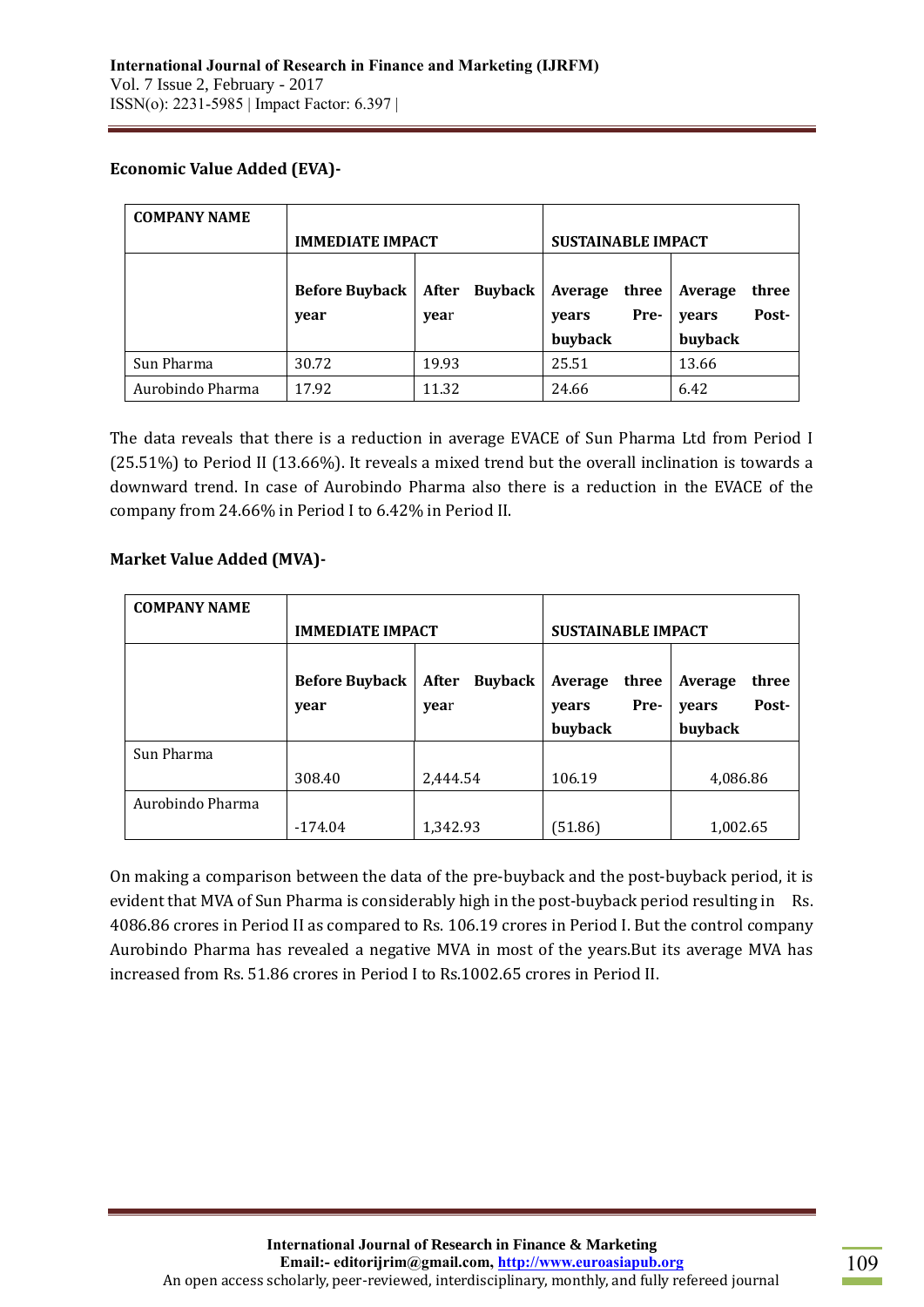## **Shareholder's Value Added (SVA)-**

| <b>COMPANY NAME</b> |                         |                         |                           |                  |  |  |
|---------------------|-------------------------|-------------------------|---------------------------|------------------|--|--|
|                     | <b>IMMEDIATE IMPACT</b> |                         | <b>SUSTAINABLE IMPACT</b> |                  |  |  |
|                     | <b>Before Buyback</b>   | <b>Buyback</b><br>After | Average<br>three          | three<br>Average |  |  |
|                     | year                    | year                    | Pre-<br>years             | Post-<br>years   |  |  |
|                     |                         |                         | buyback                   | buyback          |  |  |
| Sun Pharma          | 331.79                  | 2,504.83                | 126.92                    | 4,164.25         |  |  |
| Aurobindo Pharma    | $-167.98$               | 1,354.35                | (46.19)                   | 1,010.01         |  |  |

The table shows a significant increase in the average SVA of Sun Pharma from Rs. 126.92 crores in Period I to Rs. 4164.25 crores in Period II. The same trend is followed by Aurobindo Pharma as well. Its average SVA increases from Rs. -46.91 crores to Rs. 1010.01 crores in Period II.

### **Share Price Movement-**

| Sun        | <b>Pharmaceuticals</b> |          | <b>Industries</b>     |            |              |              |                  |            |              |          |                  |
|------------|------------------------|----------|-----------------------|------------|--------------|--------------|------------------|------------|--------------|----------|------------------|
| Ltd.       |                        |          | Aurobindo Pharma Ltd. |            |              | <b>Nifty</b> |                  |            |              |          |                  |
| <b>VAR</b> | <b>COEFF</b>           | t STAT   | <b>P-VALUE</b>        | <b>VAR</b> | <b>COEFF</b> | t STAT       | <b>P-VALUE</b>   | <b>VAR</b> | <b>COEFF</b> | t STAT   | <b>P-VALUE</b>   |
| const      | 4.934                  | 232.958  | < 0.00001<br>***      | const      | 4.741        | 91.626       | < 0.00001<br>*** | const      | 6.882        | 159.817  | < 0.00001<br>*** |
| t1d1       | $-0.22$                | $-3.217$ | 0.00179<br>***        | t1d1       | $-0.06$      | $-0.468$     | 0.64057          | t1d1       | $-0.18$      | $-2.062$ | $0.04134**$      |
| t1d2       | 0.37                   | 5.944    | < 0.00001<br>$***$    | t1d2       | 0.75         | 5.729        | < 0.00001<br>*** | t1d2       | 0.20         | 2.188    | $0.03057**$      |

\*\*\* Significant at 1% level, \*\* Significant at 5% level, \* Significant at 10% level. *Source: Author's calculation is based on gretl (Version 1.7.7)*

From the table it is evident that compound exponential growth rates of Nifty and the share prices of both the companies has increased from negative growth rate in sub-period I(-0.18) to positive growth rate in sub-period II (0.20) at 5% significance level. In case of the control company, Aurobindo Pharma Ltd, the exponential growth rate has increased to 0.75 in sub-period II from the negative growth rate in the first sub-period of value -0.06. But only the second sub-period's growth is statistically significant at 1% level.

## **CONCLUSION**

In this paper we try to test empirically that whether buyback of shares really generate value for the organization or not. The findings of the study reveal that there is no proper evidence to justify that Share Buyback acts as a tool for the purpose of company's value creation. The results does not show any positive impact of the financial tools taken for the purpose of measurement.